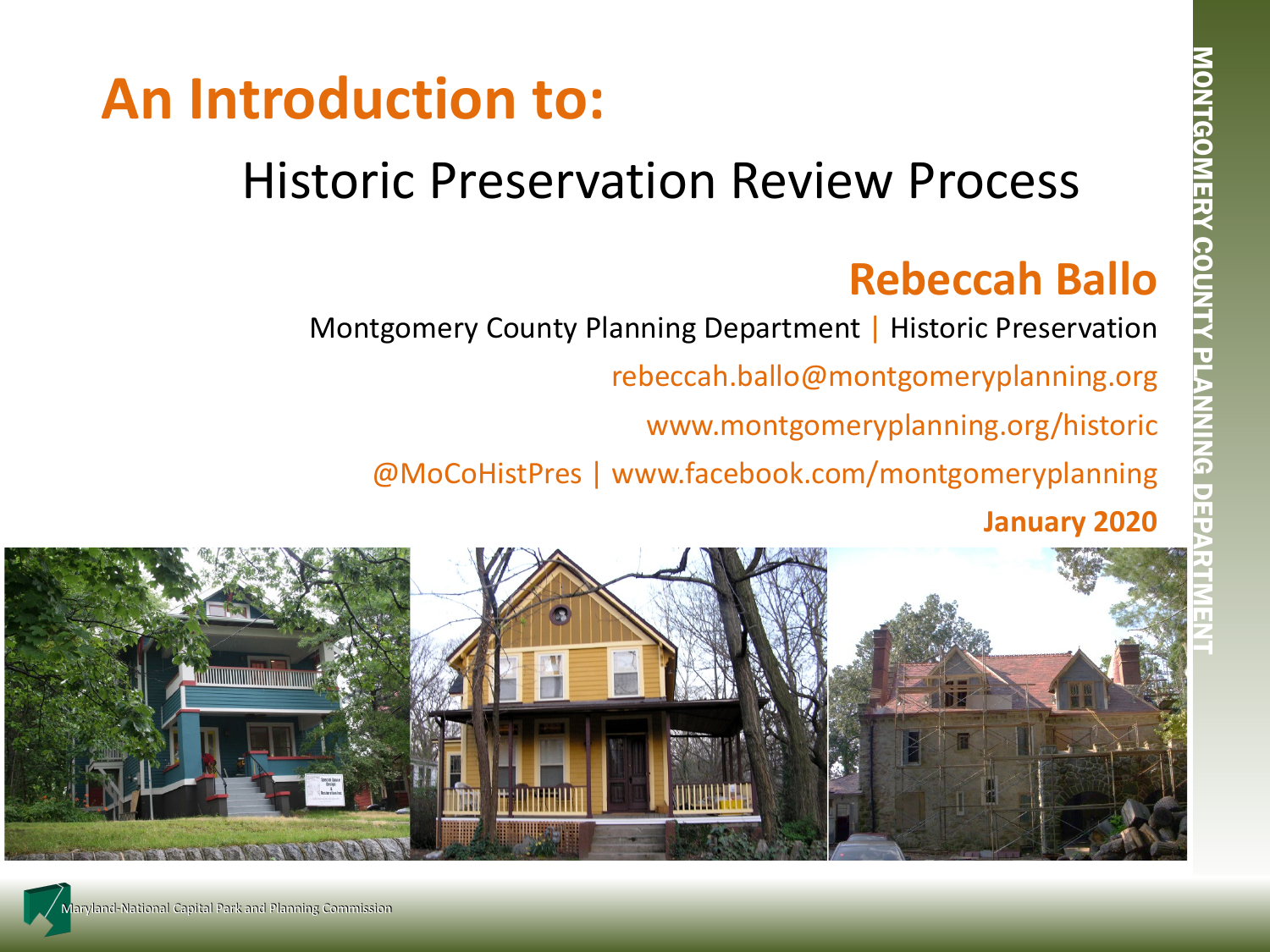# Presentation Goals

- Raise understanding about the historic preservation review process
- Provide an overview of the county historic preservation tax credit program
- Leave with a general understanding of the application and review process for HAWPs and tax credits & where to find additional information.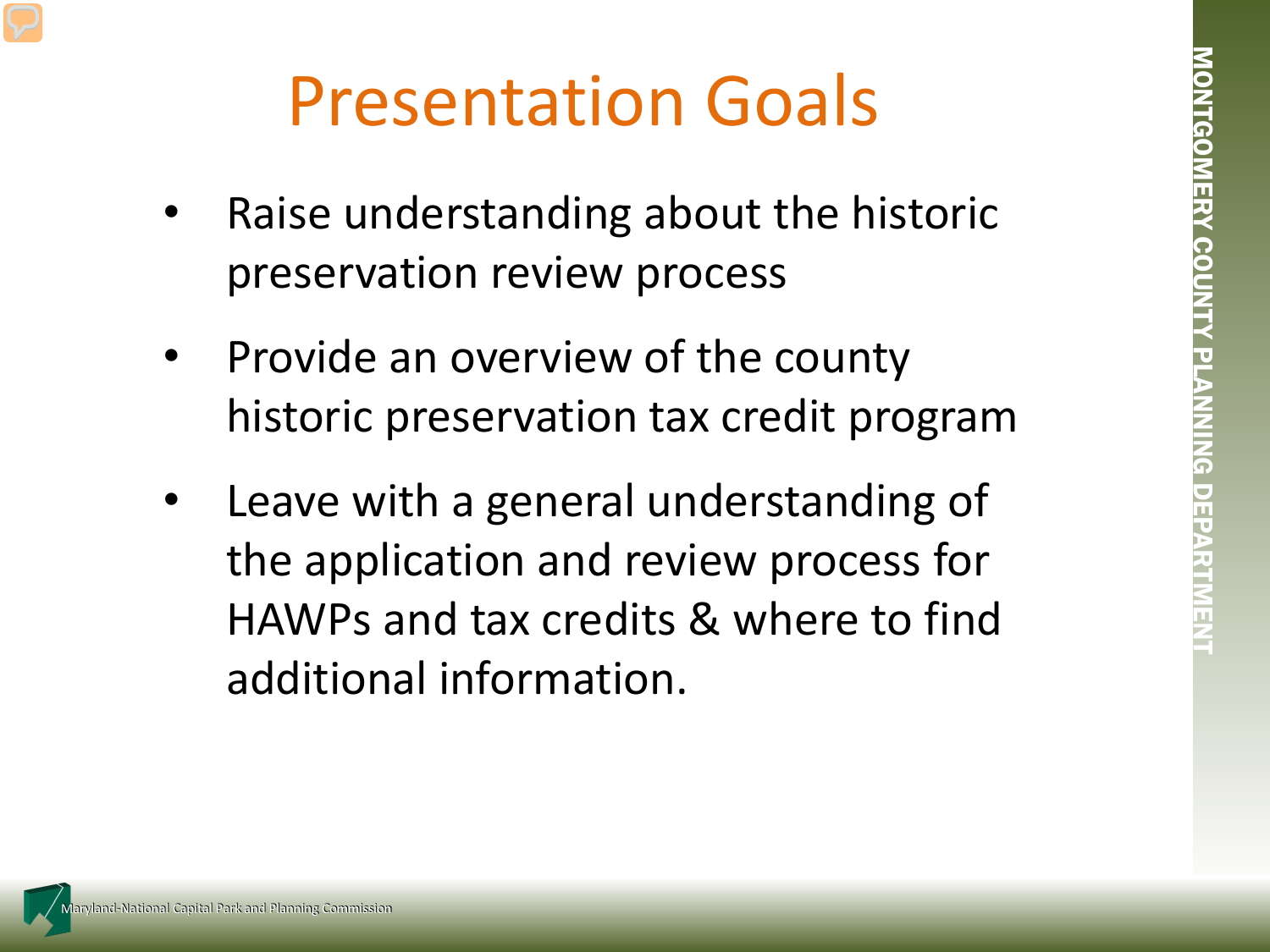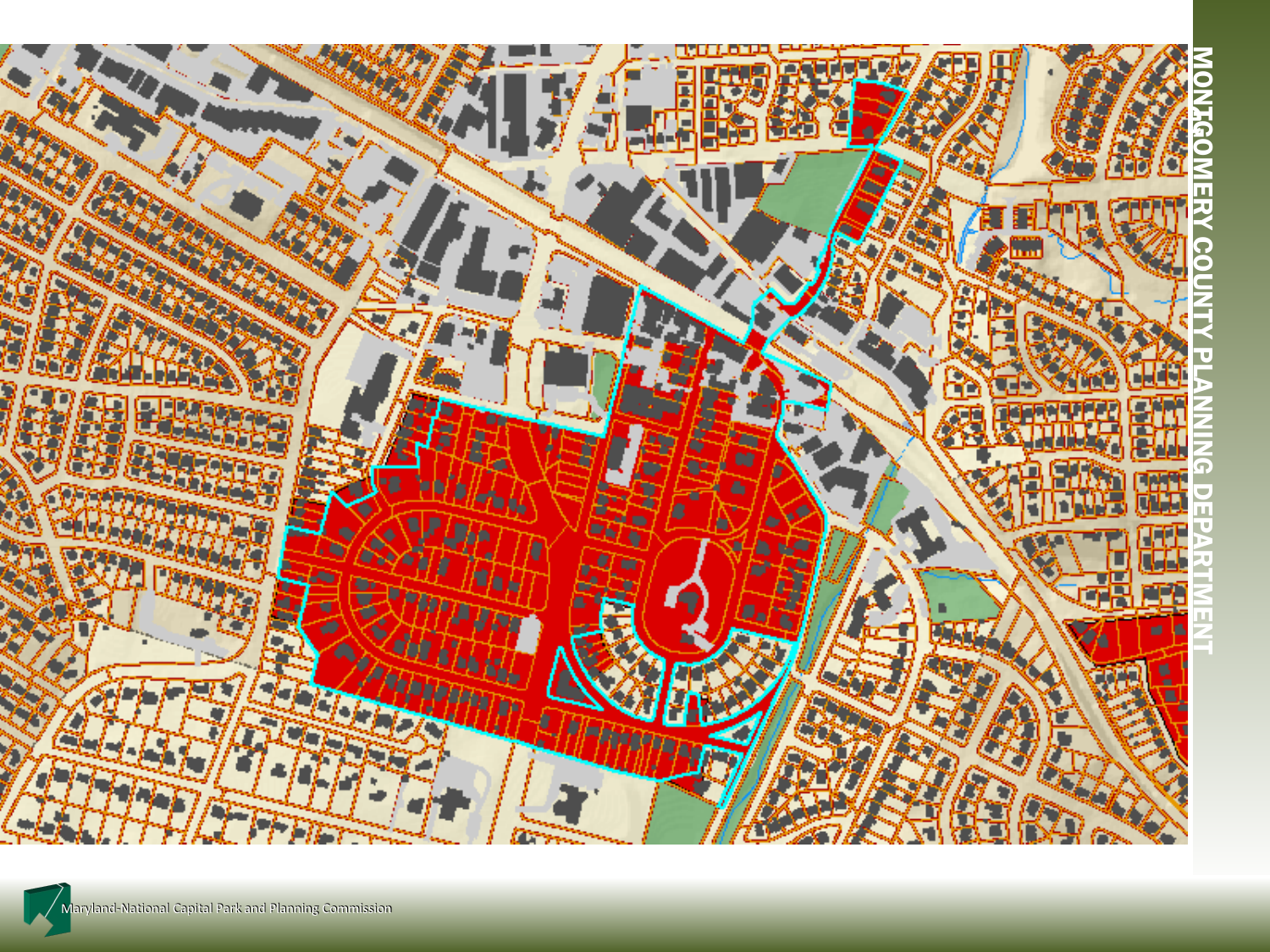

Maryland-National Capital Park and Planning Commission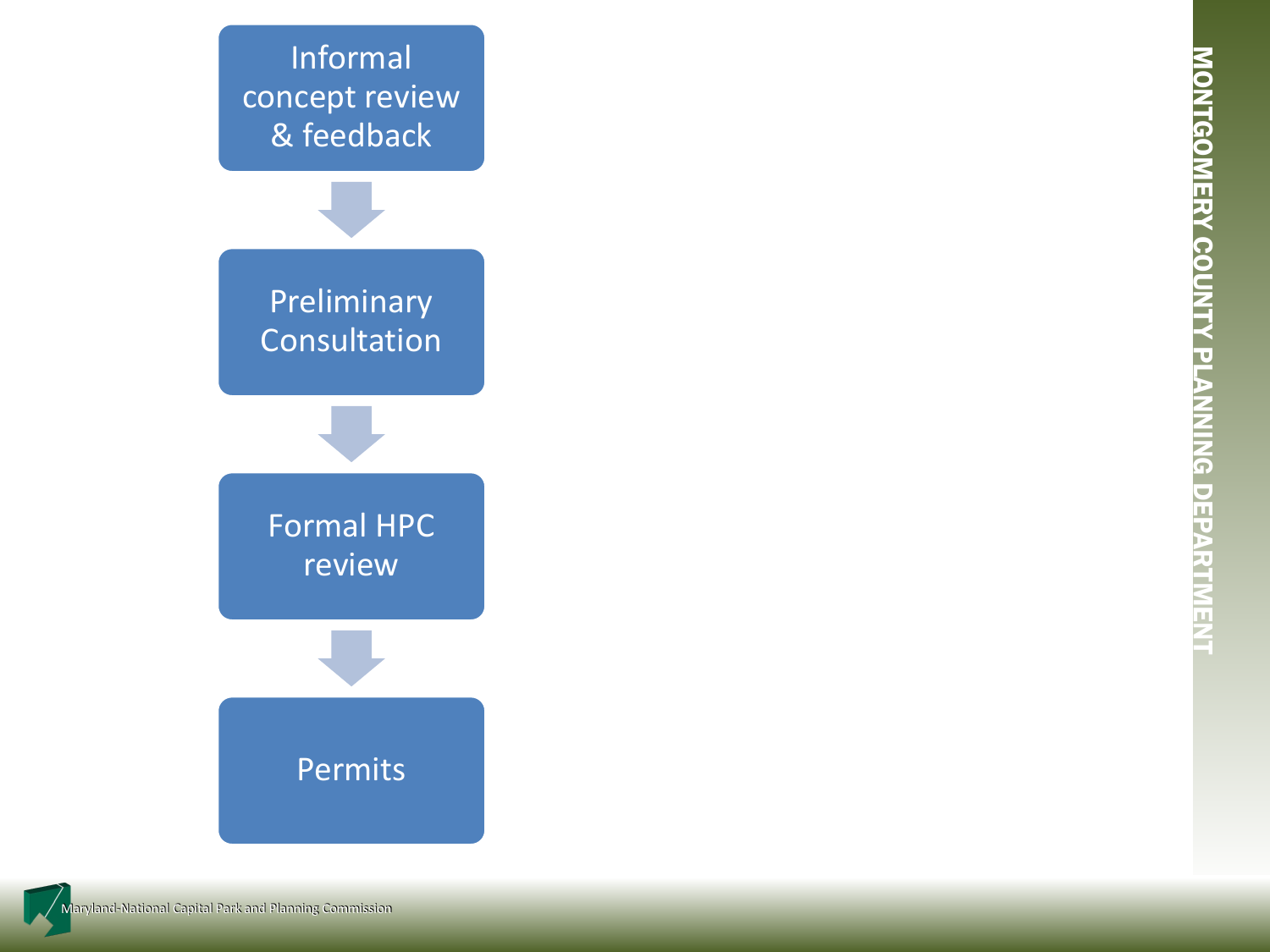



### **Concept Review | Feedback**

- Contact Historic Preservation Staff
- Contact town staff & LAP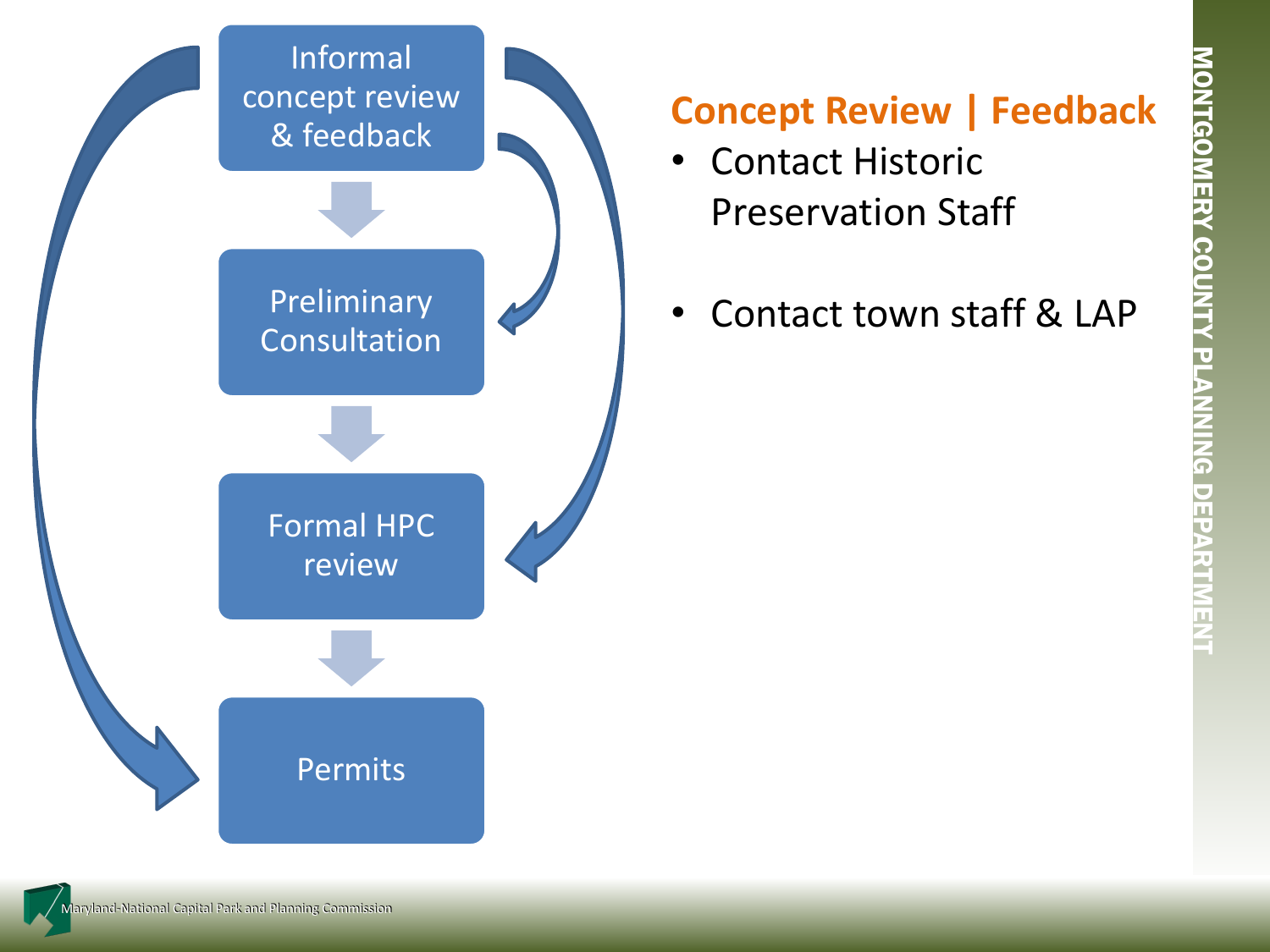

### **Preliminary Consultation**

- Submit concept to HPC and receive early input & feedback; guidance on any modifications that may be necessary to gain approval
- Plan on 1-3 preliminary consultations for new additions/major construction projects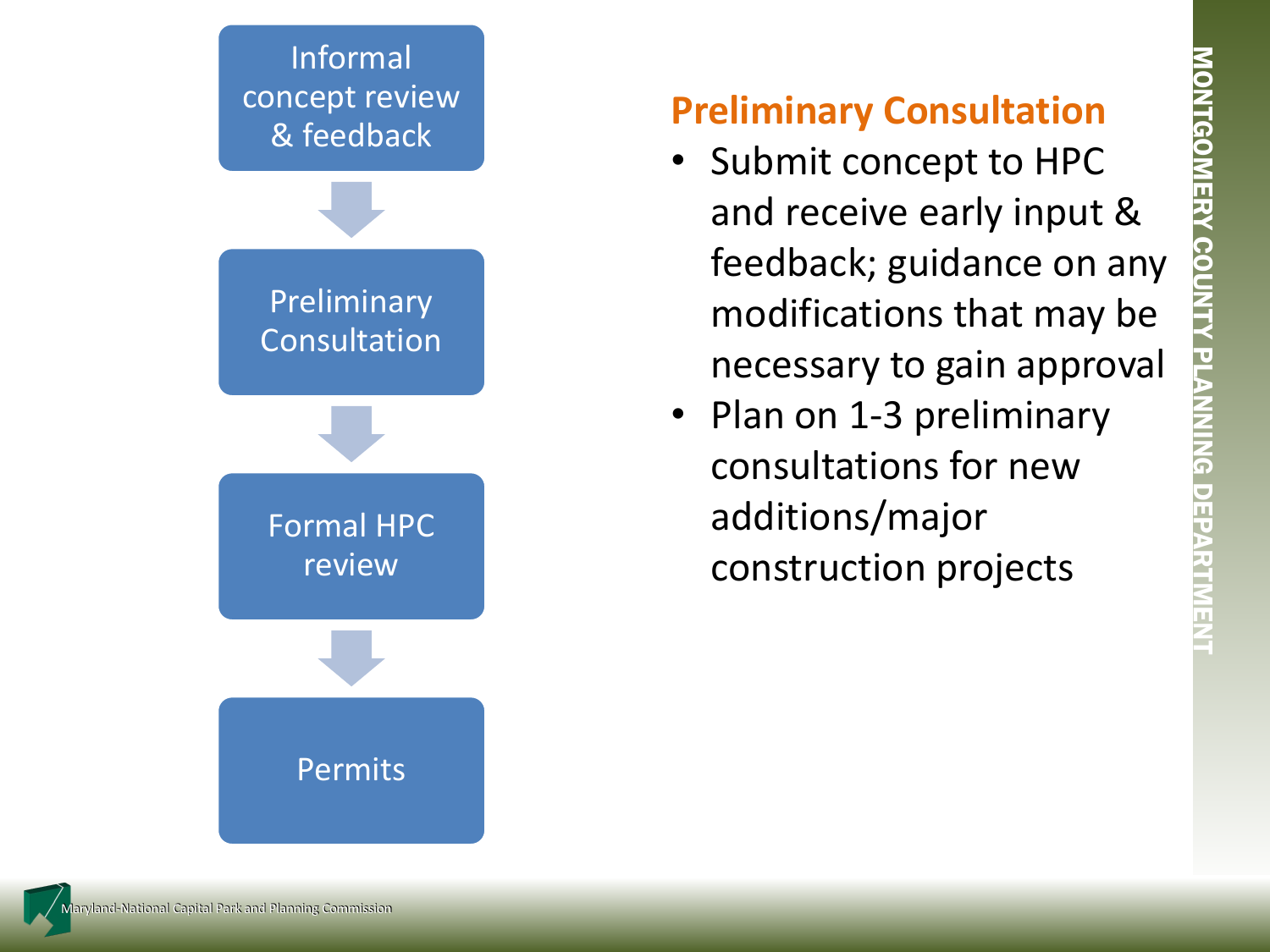

### **Formal HPC Review**

- Historic Area Work Permit application submitted to DPS
- Staff analysis and recommendation
- LAP input
- Public hearing & HPC action

## **Documents Staff & HPC Use for Review**

- Chapter 24A of the County Code
- Secretary of the Interior's Standards for Rehabilitation
- Vision of Kensington
- 2012 Kensington Sector Plan
- Easements/covenants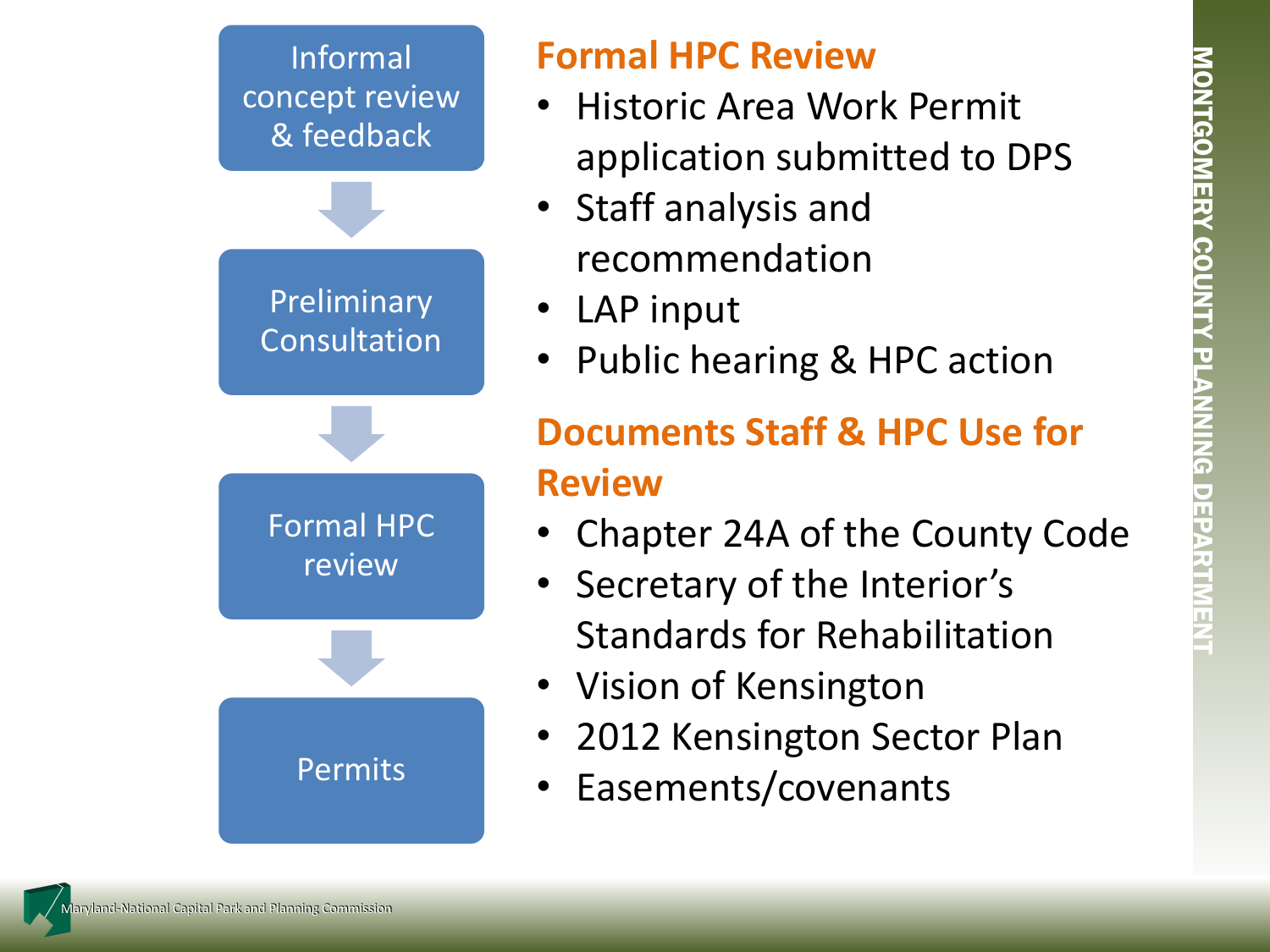

#### **Permits**

- 3 copies of permit set for stamping for projects requiring County Permits
- Off to DPS for permits
- For approvals that require no DPS review/permits, staff will send approval electronically
- NEW eHAWP procedures rolling out in 2020
- NEW Staff Approval process coming in 2020 for simple alterations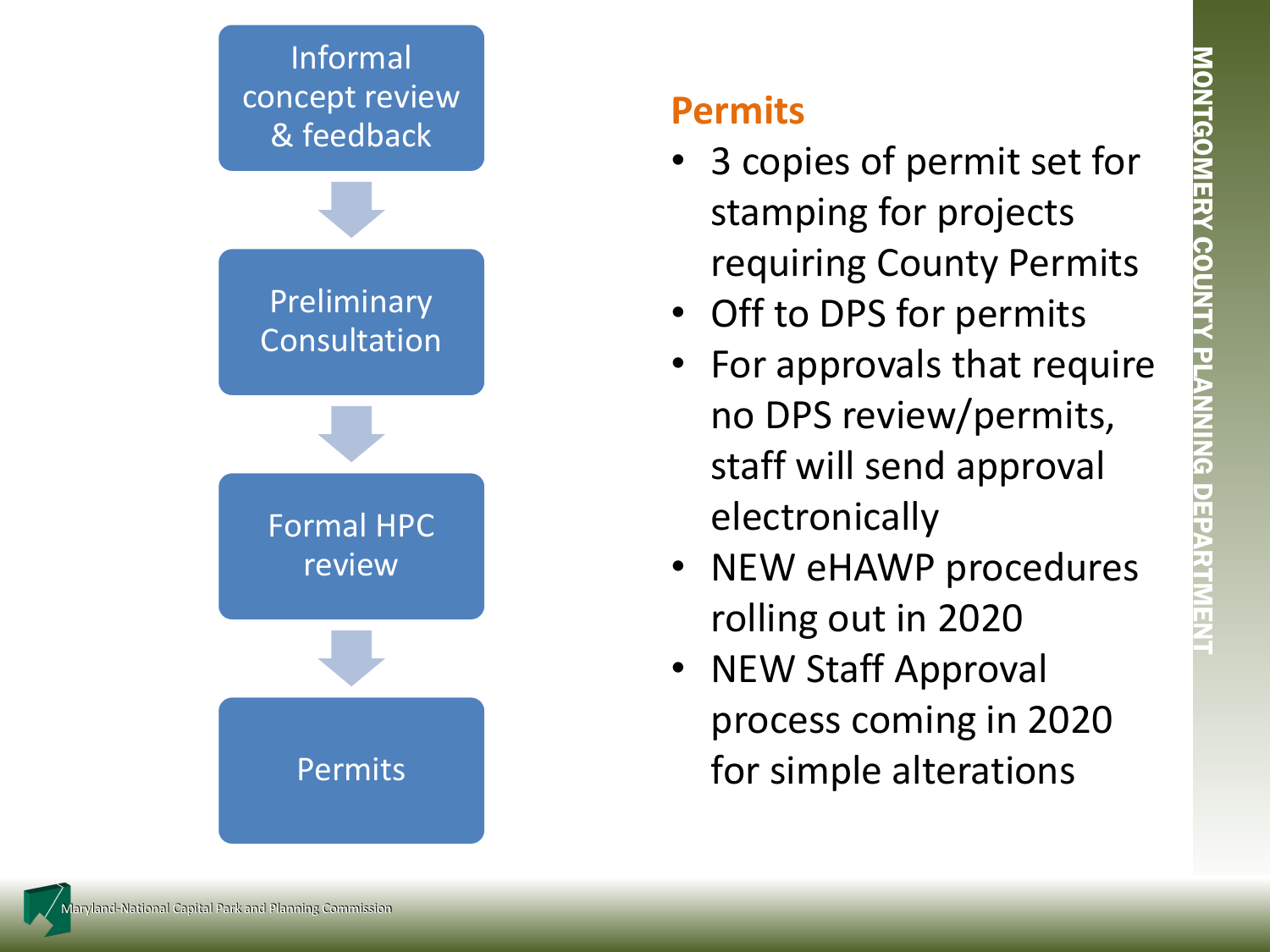#### **Examples of work that requires a HAWP**

- Additions/new construction/decks
- Additions/new construction/decks<br>• Changing roofing or siding materials
- Cutting down trees greater than 6" diameter
- Hardscaping or fences
- Demolishing existing buildings/structures
- Constructing outbuildings

#### **Examples of work that does not require a HAWP**

- Interior work
- Ordinary maintenance (e.g. patching roof, repairing gutters)
- Gardening/landscaping
- Painting (except previously unpainted masonry)